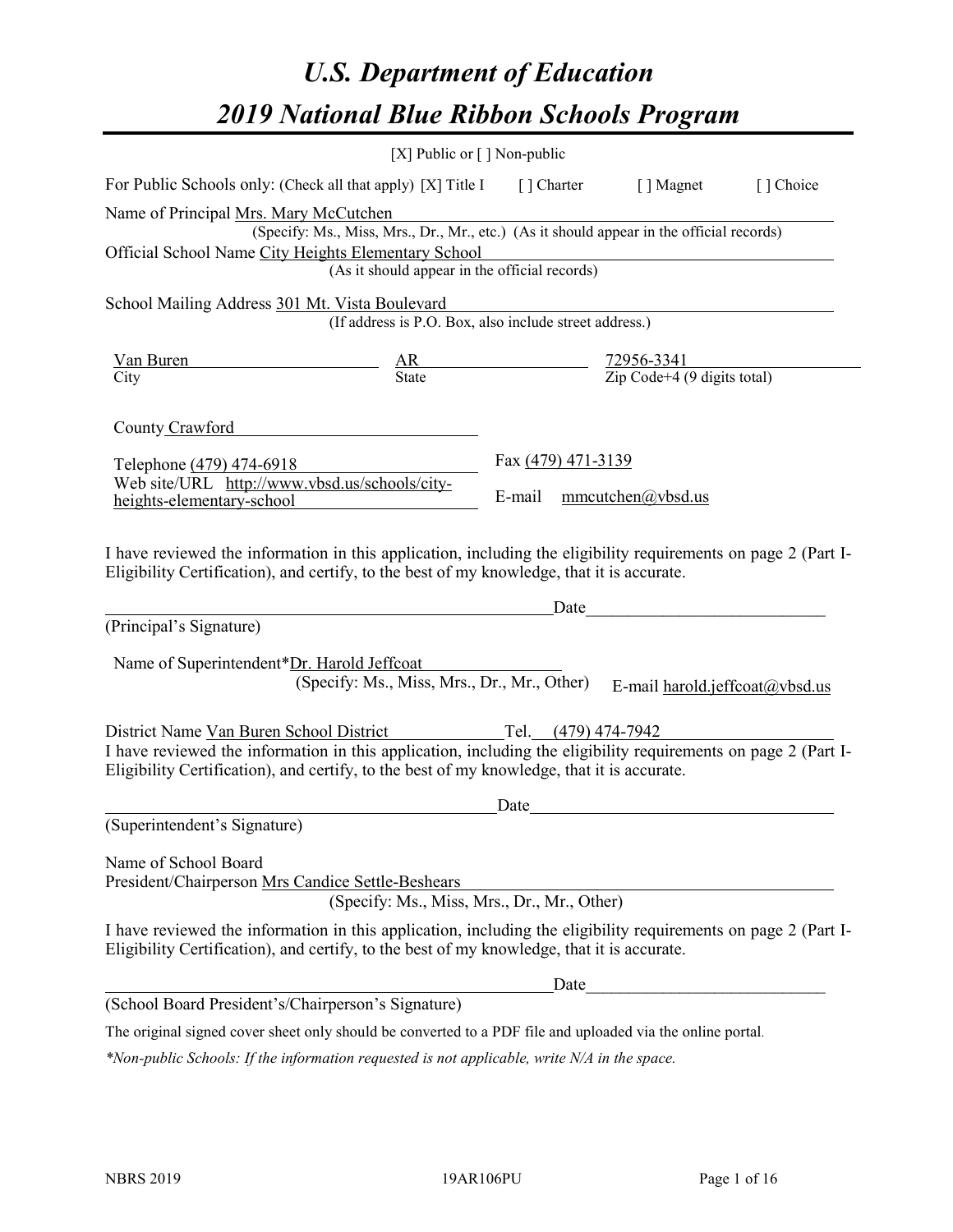The signatures on the first page of this application (cover page) certify that each of the statements below, concerning the school's eligibility and compliance with U.S. Department of Education and National Blue Ribbon Schools requirements, are true and correct.

1. All nominated public schools must meet the state's performance targets in reading (or English language arts) and mathematics and other academic indicators (i.e., attendance rate and graduation rate), for the all students group, including having participation rates of at least 95 percent using the most recent accountability results available for nomination.

2. To meet final eligibility, all nominated public schools must be certified by states prior to September 2019 in order to meet all eligibility requirements. Any status appeals must be resolved at least two weeks before the awards ceremony for the school to receive the award.

3. The school configuration includes one or more of grades K-12. Schools on the same campus with one principal, even a K-12 school, must apply as an entire school.

4. The school has been in existence for five full years, that is, from at least September 2013 and each tested grade must have been part of the school for the past three years.

5. The nominated school has not received the National Blue Ribbon Schools award in the past five years: 2014, 2015, 2016, 2017, or 2018.

6. The nominated school has no history of testing irregularities, nor have charges of irregularities been brought against the school at the time of nomination. If irregularities are later discovered and proven by the state, the U.S. Department of Education reserves the right to disqualify a school's application and/or rescind a school's award.

7. The nominated school has not been identified by the state as "persistently dangerous" within the last two years.

8. The nominated school or district is not refusing Office of Civil Rights (OCR) access to information necessary to investigate a civil rights complaint or to conduct a district-wide compliance review.

9. The OCR has not issued a violation letter of findings to the school district concluding that the nominated school or the district as a whole has violated one or more of the civil rights statutes. A violation letter of findings will not be considered outstanding if OCR has accepted a corrective action plan from the district to remedy the violation.

10. The U.S. Department of Justice does not have a pending suit alleging that the nominated school or the school district, as a whole, has violated one or more of the civil rights statutes or the Constitution's equal protection clause.

11. There are no findings of violations of the Individuals with Disabilities Education Act in a U.S. Department of Education monitoring report that apply to the school or school district in question; or if there are such findings, the state or district has corrected, or agreed to correct, the findings.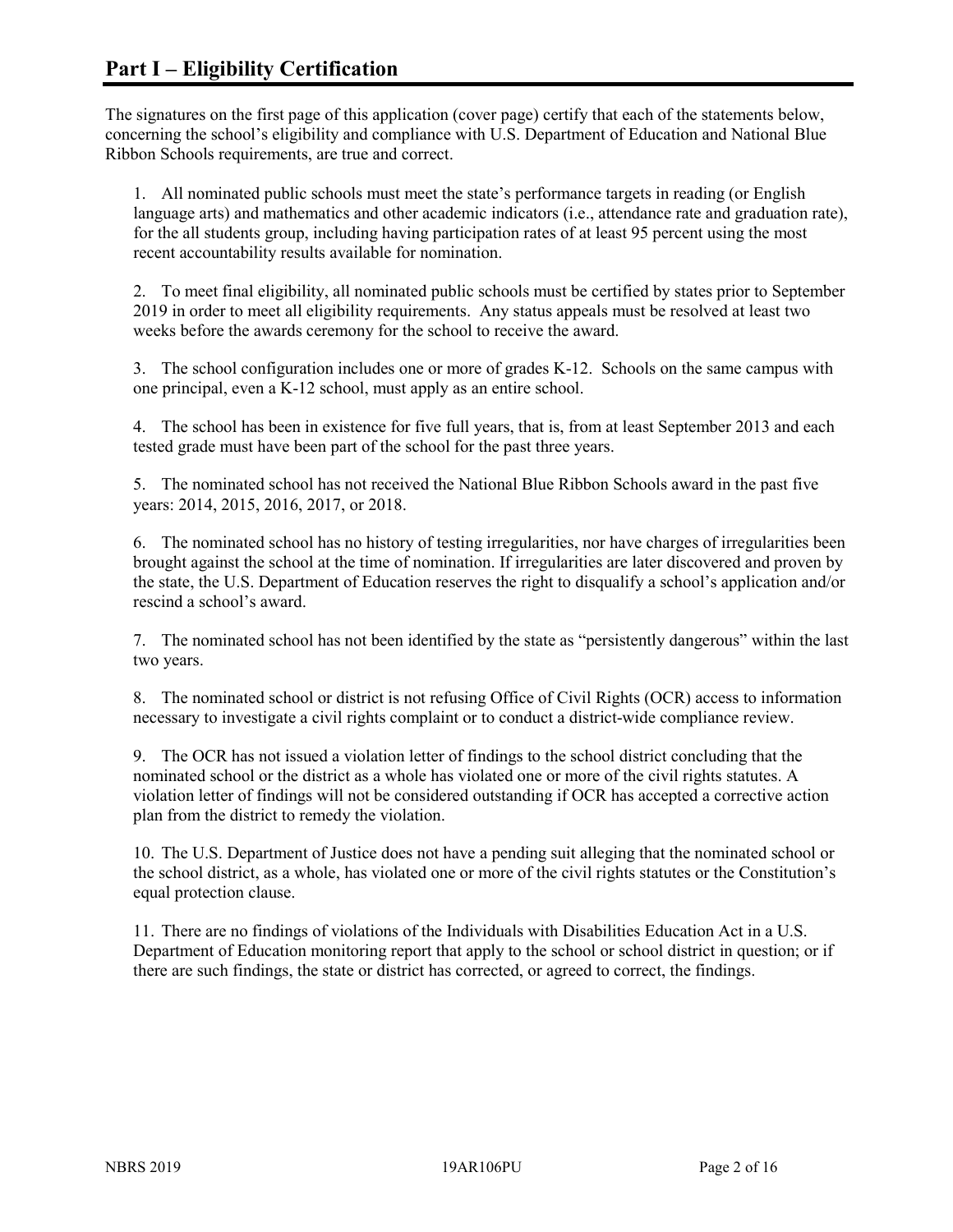### **Data should be provided for the most recent school year (2018-2019) unless otherwise stated.**

### **DISTRICT**

1. Number of schools in the district  $6$  Elementary schools (includes K-8) (per district designation): 2 Middle/Junior high schools 2 High schools 0 K-12 schools

10 TOTAL

**SCHOOL** (To be completed by all schools)

2. Category that best describes the area where the school is located:

[ ] Urban or large central city [X] Suburban [] Rural or small city/town

3. Number of students as of October 1, 2018 enrolled at each grade level or its equivalent in applying school:

| Grade                   | # of         | # of Females | <b>Grade Total</b> |
|-------------------------|--------------|--------------|--------------------|
|                         | <b>Males</b> |              |                    |
| <b>PreK</b>             | 0            | $\theta$     | 0                  |
| $\mathbf K$             | 24           | 19           | 43                 |
| 1                       | 30           | 31           | 61                 |
| 2                       | 28           | 36           | 64                 |
| 3                       | 34           | 34           | 68                 |
| $\overline{\mathbf{4}}$ | 36           | 31           | 67                 |
| 5                       | 26           | 28           | 54                 |
| 6                       | 0            | $\theta$     | 0                  |
| 7                       | 0            | $\theta$     | 0                  |
| 8                       | 0            | 0            | 0                  |
| 9                       | 0            | 0            | 0                  |
| 10                      | 0            | 0            | 0                  |
| 11                      | $\theta$     | 0            | 0                  |
| 12 or higher            | 0            | 0            | 0                  |
| <b>Total</b>            | 178          | 179          | 357                |
| <b>Students</b>         |              |              |                    |

\*Schools that house PreK programs should count preschool students **only** if the school administration is responsible for the program.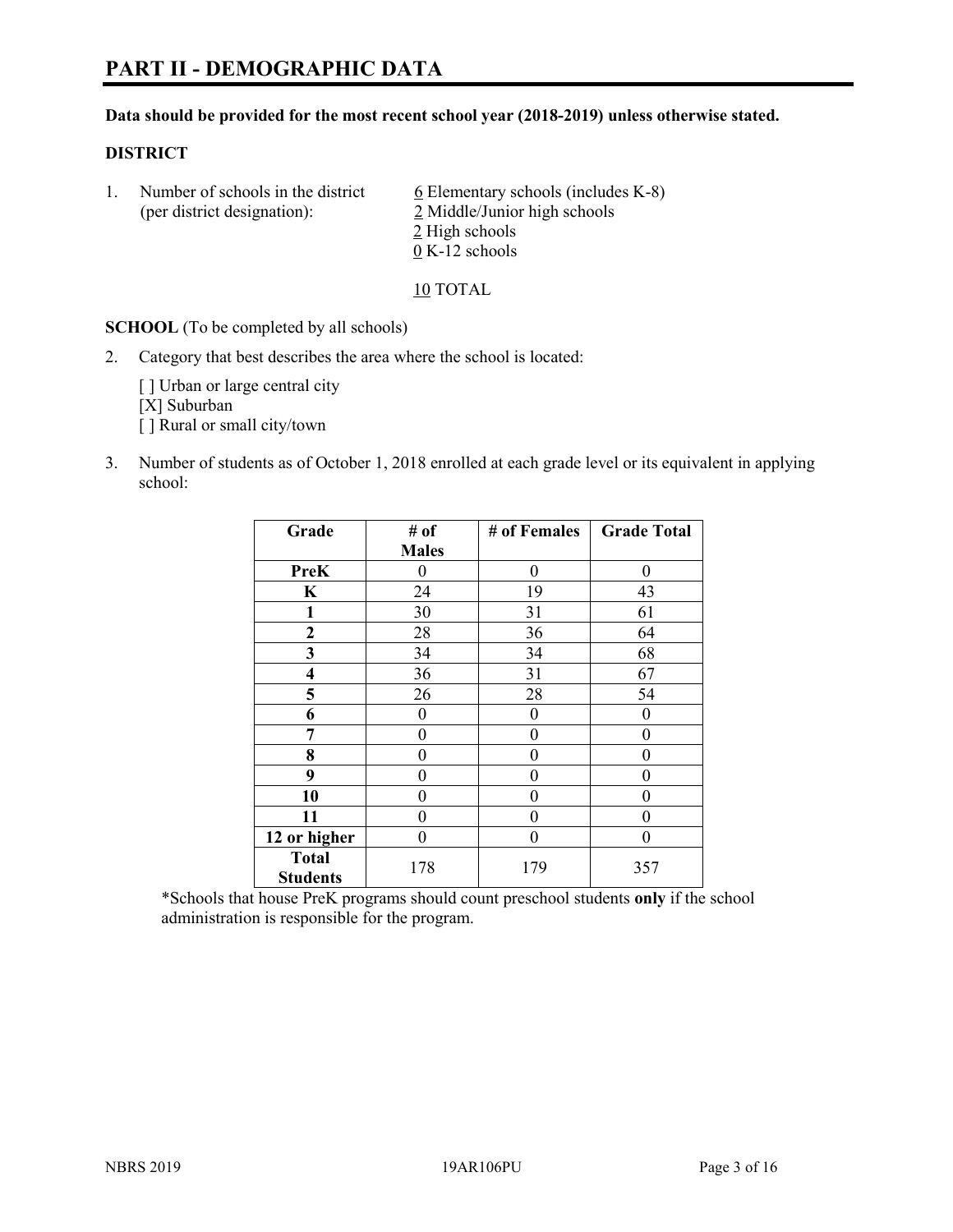4. Racial/ethnic composition of  $\frac{2}{3}$ % American Indian or Alaska Native the school (if unknown, estimate): 2 % Asian

 % Black or African American % Hispanic or Latino % Native Hawaiian or Other Pacific Islander 76 % White % Two or more races **100 % Total**

(Only these seven standard categories should be used to report the racial/ethnic composition of your school. The Final Guidance on Maintaining, Collecting, and Reporting Racial and Ethnic Data to the U.S. Department of Education published in the October 19, 2007 *Federal Register* provides definitions for each of the seven categories.)

5. Student turnover, or mobility rate, during the 2017 – 2018 school year: 25%

If the mobility rate is above 15%, please explain.

City Heights is located in an area with a large number of low cost rental homes and apartment complexes resulting in a higher number of students who move on a more frequent basis. In addition, we have migrant students who transfer schools as their parents move for new seasonal jobs.

This rate should be calculated using the grid below. The answer to (6) is the mobility rate.

| <b>Steps For Determining Mobility Rate</b>    | Answer |
|-----------------------------------------------|--------|
| (1) Number of students who transferred to     |        |
| the school after October 1, 2017 until the    | 33     |
| end of the 2017-2018 school year              |        |
| (2) Number of students who transferred        |        |
| from the school after October 1, 2017 until   | 54     |
| the end of the 2017-2018 school year          |        |
| (3) Total of all transferred students [sum of | 87     |
| rows $(1)$ and $(2)$ ]                        |        |
| (4) Total number of students in the school as | 346    |
| of October 1, 2017                            |        |
| $(5)$ Total transferred students in row $(3)$ |        |
| divided by total students in row (4)          | 0.25   |
| (6) Amount in row (5) multiplied by 100       | 25     |

6. English Language Learners (ELL) in the school: 7 %

24 Total number ELL

Specify each non-English language represented in the school (separate languages by commas): Laotian, Spanish, Vietnamese

7. Students eligible for free/reduced-priced meals:  $50\%$ Total number students who qualify: 180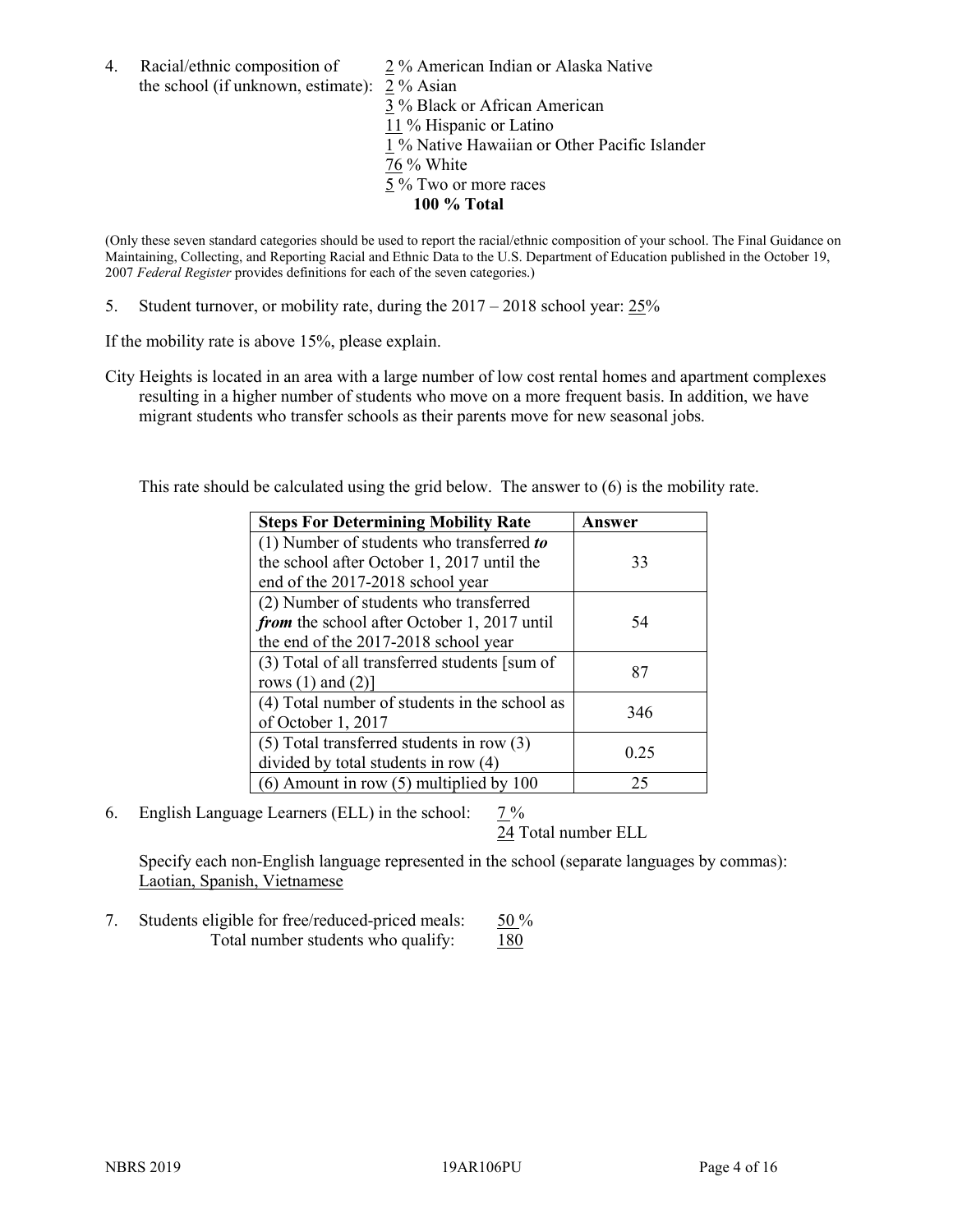40 Total number of students served

Indicate below the number of students with disabilities according to conditions designated in the Individuals with Disabilities Education Act. Do not add additional conditions. It is possible that students may be classified in more than one condition.

| 1 Autism                  | 0 Multiple Disabilities                 |
|---------------------------|-----------------------------------------|
| 0 Deafness                | 0 Orthopedic Impairment                 |
| 0 Deaf-Blindness          | 3 Other Health Impaired                 |
| 0 Developmental Delay     | 17 Specific Learning Disability         |
| 1 Emotional Disturbance   | 24 Speech or Language Impairment        |
| 0 Hearing Impairment      | 0 Traumatic Brain Injury                |
| 0 Intellectual Disability | 0 Visual Impairment Including Blindness |

- 9. Number of years the principal has been in her/his position at this school: 14
- 10. Use Full-Time Equivalents (FTEs), rounded to nearest whole numeral, to indicate the number of school staff in each of the categories below:

|                                                                                                                                                                                                                              | <b>Number of Staff</b>      |
|------------------------------------------------------------------------------------------------------------------------------------------------------------------------------------------------------------------------------|-----------------------------|
| Administrators                                                                                                                                                                                                               | $\mathcal{D}_{\mathcal{A}}$ |
| Classroom teachers including those<br>teaching high school specialty<br>subjects, e.g., third grade teacher,<br>history teacher, algebra teacher.                                                                            | 17                          |
| Resource teachers/specialists/coaches<br>e.g., reading specialist, science coach,<br>special education teacher, technology<br>specialist, art teacher, etc.                                                                  | 7                           |
| Paraprofessionals under the<br>supervision of a professional<br>supporting single, group, or classroom<br>students.                                                                                                          | $\mathcal{D}$               |
| Student support personnel<br>e.g., school counselors, behavior<br>interventionists, mental/physical<br>health service providers,<br>psychologists, family engagement<br>liaisons, career/college attainment<br>coaches, etc. |                             |

11. Average student-classroom teacher ratio, that is, the number of students in the school divided by the FTE of classroom teachers, e.g.,  $22:1$  21:1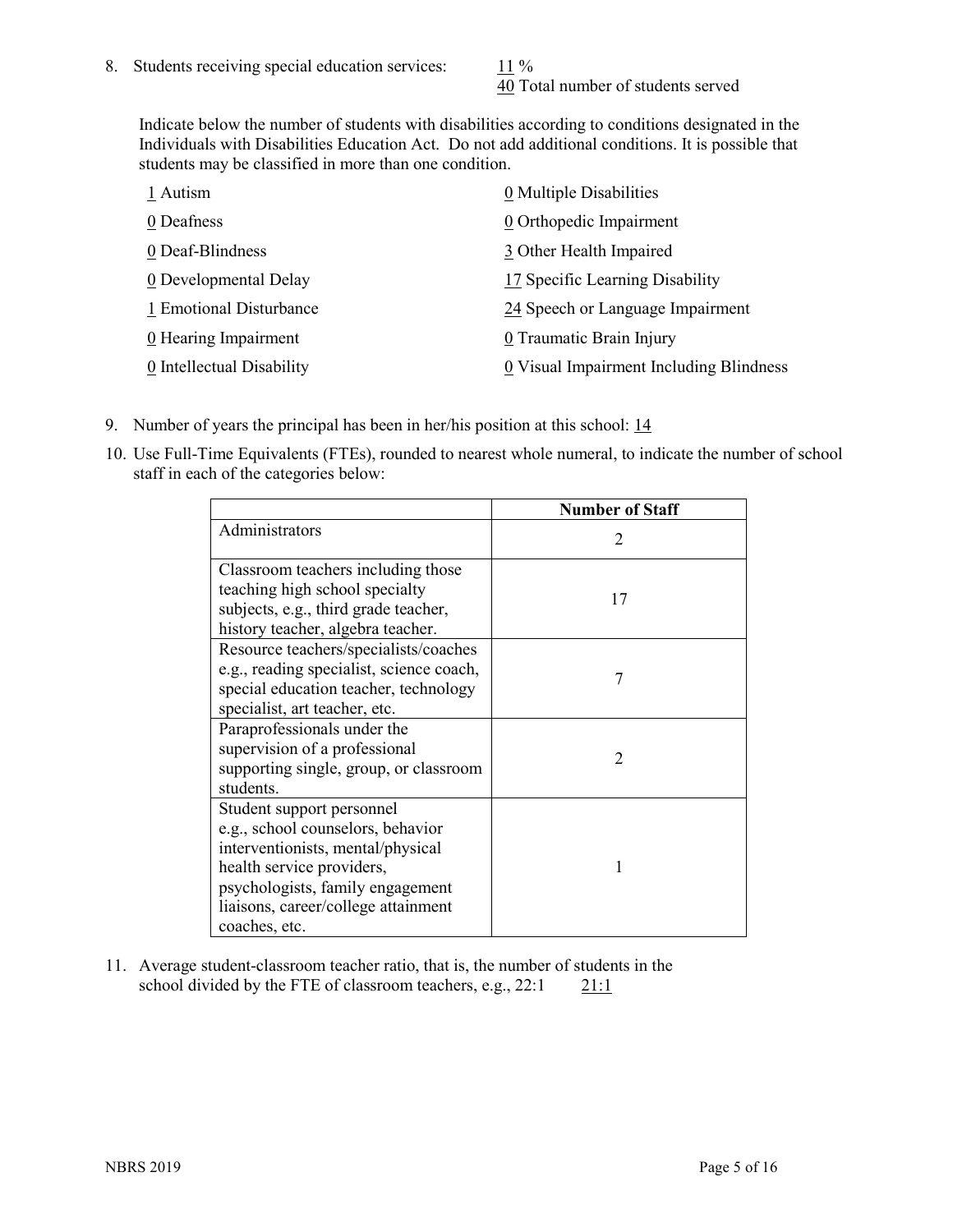12. Show daily student attendance rates. Only high schools need to supply yearly graduation rates.

| <b>Required Information</b> | 2017-2018 | 2016-2017 | 2015-2016 | 2014-2015 | 2013-2014 |
|-----------------------------|-----------|-----------|-----------|-----------|-----------|
| Daily student attendance    | 96%       | 95%       | 96%       | 95%       | 95%       |
| High school graduation rate | $0\%$     | $0\%$     | $0\%$     | $9\%$     | $0\%$     |

#### 13. **For high schools only, that is, schools ending in grade 12 or higher.**

Show percentages to indicate the post-secondary status of students who graduated in Spring 2018.

| <b>Post-Secondary Status</b>                  |       |
|-----------------------------------------------|-------|
| Graduating class size                         |       |
| Enrolled in a 4-year college or university    | $0\%$ |
| Enrolled in a community college               | 0%    |
| Enrolled in career/technical training program | 0%    |
| Found employment                              | 0%    |
| Joined the military or other public service   | 0%    |
| Other                                         | በ‰    |

14. Indicate whether your school has previously received a National Blue Ribbon Schools award. Yes No X

If yes, select the year in which your school received the award.

15. In a couple of sentences, provide the school's mission or vision statement.

Our mission is to create a student-centered learning environment rich in literacy, math, technology, and character education that will prepare students for their future in an ever changing world.

16. **For public schools only**, if the school is a magnet, charter, or choice school, explain how students are chosen to attend.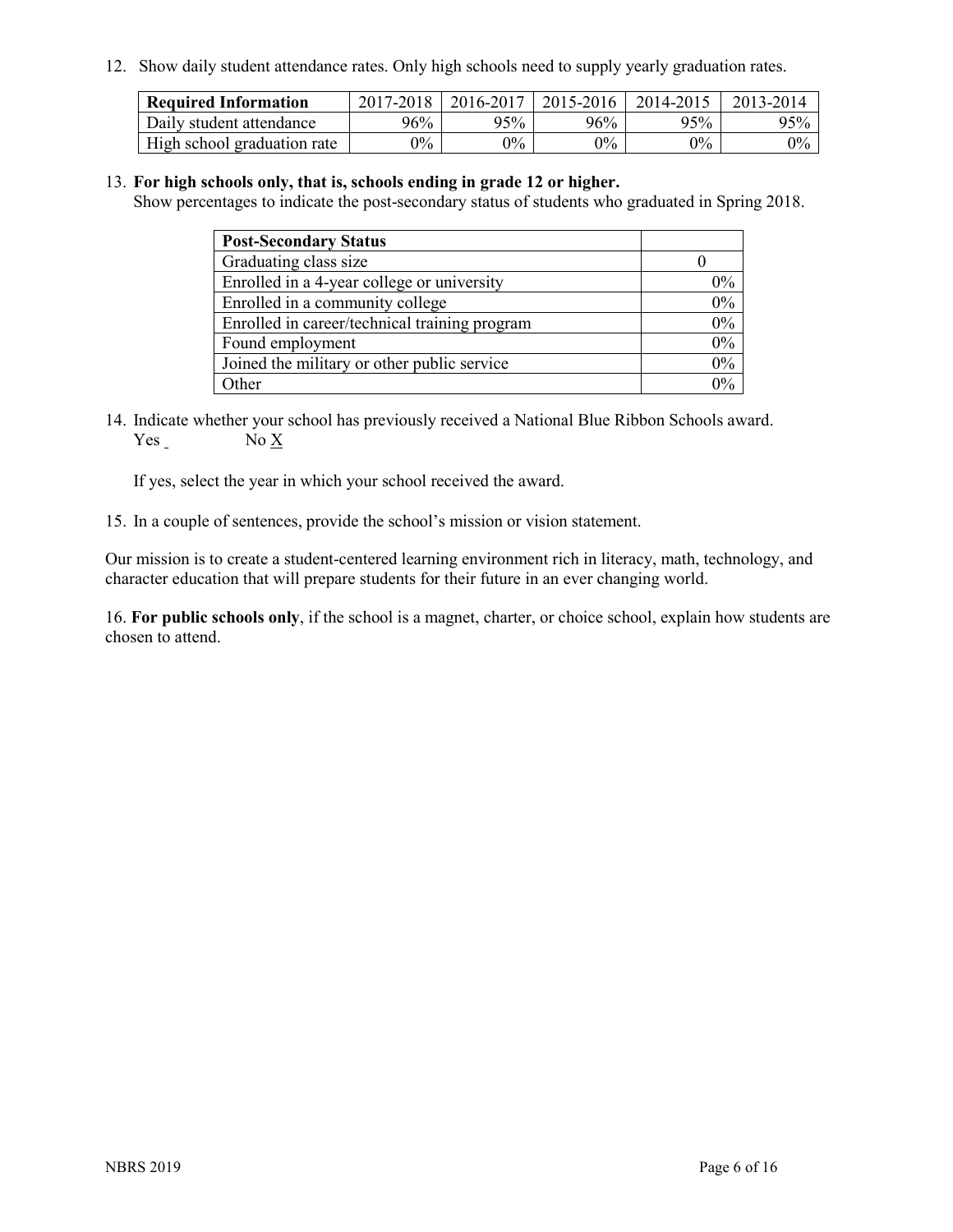# **PART III – SUMMARY**

Located at the foot of the Ozark Mountains, City Heights Elementary is one of six elementary schools in Van Buren, Arkansas, first opening its doors to students in 1962. Over the years expansions have been made to the school including building two additional wings, the first in 1973 and the next in 1979. In 2005 a new gymnasium was built, as well as the purchase of three large lots in order to build a second, well shaded playground. Van Buren is a community oriented city located in the northwest part of the state with our school boundary lines stopping at the state of Oklahoma. As the oldest public school in Van Buren, City Heights enjoys a rich history of community support and educational excellence. With 347 students enrolled in grades kindergarten through 5th grade, City Heights celebrates 57 years of service to our community. With a population of 23,509, Van Buren has a vast number of hardworking families yet has a poverty rate of 32% for children under the age of eighteen. City Heights students are at 52% economically disadvantaged, 7% English Language Learners, and 12% receiving special education services. While our students come from diverse backgrounds, our mantra is the same, "Every Student, Whatever It Takes".

City Heights is a special place, where a caring and dedicated school community is committed to the success of all students and strives to develop the whole child by meeting their needs socially, academically and emotionally. This is clear with our mission of serving the community by educating and nurturing the children in our care. We create a student-centered learning environment rich in literacy, math, technology, and character education that prepares students for their future in an ever changing world. Our goal to provide an effective, enriching, and engaging education for all students is met by being purposeful in all we do, by the student focused decisions we make, the curriculum we implement, and our passion for the profession. Our staff collaborates to improve instructional practices, provide daily intervention, goal set with students, and assist students in reaching the high expectations we have for each one who walks through the doors of our school.

City Heights Elementary is committed to developing all aspects in the lives of our students by creating an environment where students can grow and reach their potential. By having a family like atmosphere, students feel safe, enjoy coming to school, are willing to take risks, fully engage in their work and strive to do their best each day. Focusing on our student's social and emotional well-being is a large factor in our success as a school. We provide meaningful opportunities for students to grow and experience high levels of engagement throughout the day. We start the day with a Rise and Shine assembly where we celebrate birthdays, student work, class goals being met and participate in community building activities. Music playing outside before school starts is also another way to start the day off in a positive manner and helps set the tone for the school day. Many other opportunities exist for students to develop leadership skills, interests, positive character, and communication skills including Student Council, K- Kids, Club Day, Class Ambassadors and greeters, Drama Club, Kindness Challenge, digital citizenship, anti-bullying campaigns and community service projects. These opportunities promote the social-emotional growth that effect the students' academic growth.

In addition, City Heights Elementary challenges and supports all students to develop to their academic potential through setting goals, making a plan of action and reflecting on their goals. This continuous cycle ensures students continue to grow as learners, taking responsibility and developing a sense of pride in self. The staff assists by providing timely, ongoing assessments to track student's growth and determine their immediate needs. Our intervention plan, WIN (What I Need), allows all staff (principal, assistant principal, counselor, paraprofessionals, media specialist and classroom teachers) to work daily with small groups of students on their exact needs in order to continue moving forward on the learning continuum. Progress monitoring every three weeks leads to the regrouping of students. Our small groups range from struggling students to students receiving enrichment during this daily WIN time.

City Heights Elementary has and will continue to focus on "Making a Difference" in the lives of our students. While City Heights traditionally receives high test scores and has received award money the past two years for being among the highest test scores in the state, our true reward is the love students have for learning, the care they show each other, the work ethic they develop, their motivation to succeed and the positive impact we know they will make on society in the future.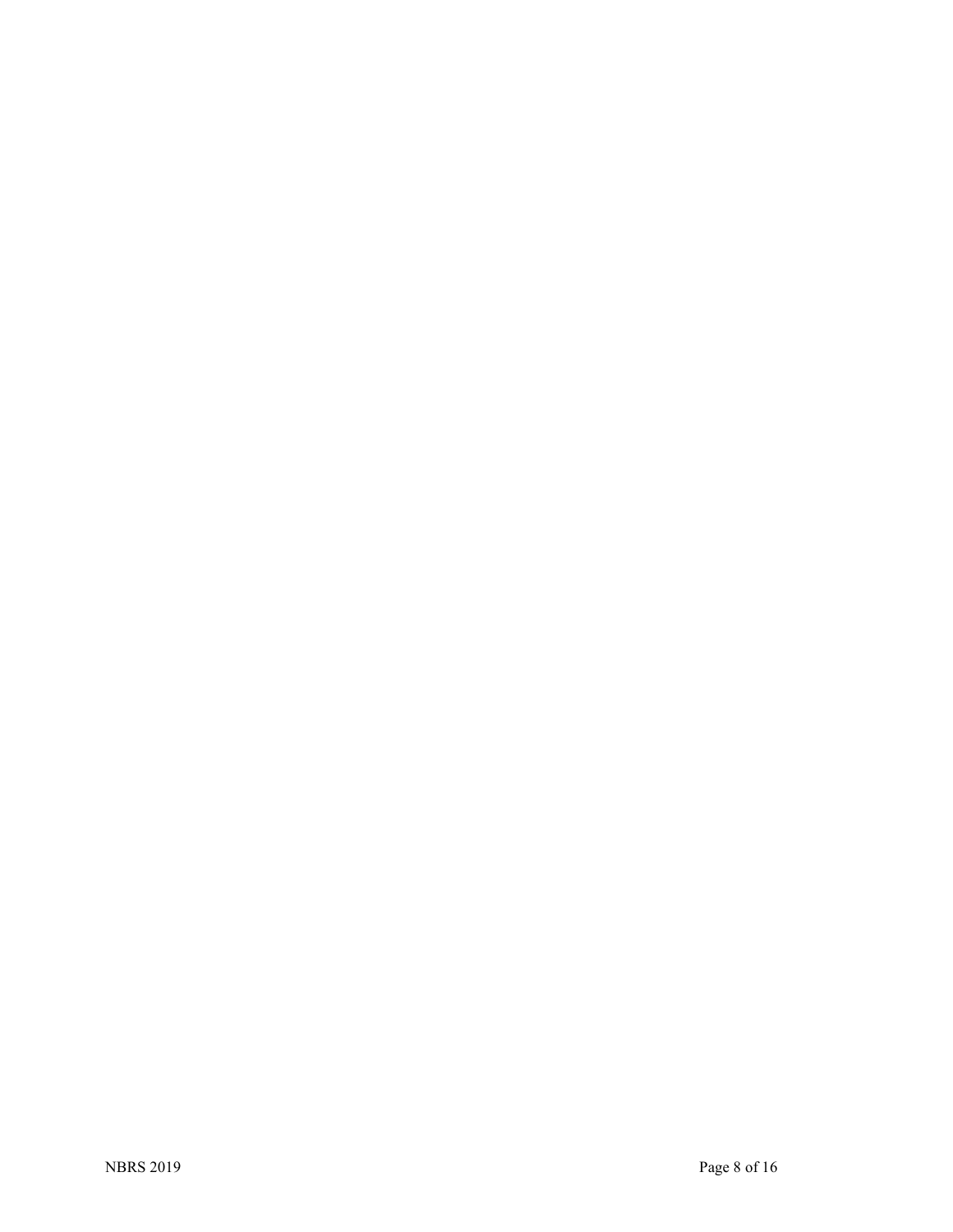# **1. Core Curriculum:**

## **1a. Reading/English language arts:**

City Heights Elementary focuses on student needs while having high expectations of all students through utilizing the Arkansas State Standards. The standards provide clear learning goals for students and teaching expectations for teachers. Teachers work continuously to develop engaging lessons with evidence-based instructional strategies to provide every student an opportunity to master the curriculum. Teachers develop plans for instruction, reteaching, differentiating, and extending the thinking of students. Although grade level standards are used to drive instruction, assessments help to pinpoint instruction for each student. This is where the expertise of our staff comes in to play by designing instruction to support the learning for each student. The ultimate goal is to prepare students for college and career readiness. Our state assessment, ACT Aspire, provides students with a college and career readiness score based on their elementary score, thus placing them on a needed path of growth in order to be college and career ready

Our language arts standards are broken into reading, writing, listening and speaking, and language. Teachers focus on creating a classroom community where students acquire complex reading skills, produce high quality writing, utilize effective speaking and listening skills. Teaching language arts is a school wide expectation regardless of whether students are in their homeroom, or non-core classes- all staff have a responsibility to develop language arts skills through speaking activities, acquisition of new vocabulary, developing comprehension strategies and responding through writing. We believe if we can instill the love of reading in students then they are willing to overcome barriers and fully commit to being successful, confident readers. We do not use textbooks, but utilize leveled books so as to match readers to their current independent level and scaffold students at the next level to continue moving students to more complex text. Ongoing assessments are used to determine students approximate reading level and to determine needs. Traditionally, we have used a guided reading approach for small groups with a heavy emphasis on comprehension. However, we began noticing a larger gap in reading achievement in our economically disadvantaged students leading us to change our approach to small group instruction. We are currently utilizing 95% Group's materials for comprehension, phonics and phonemic awareness which places students on a continuum and provides the lessons needed for those skills. Our formative data shows impressive student growth.

### **1b. Mathematics:**

City Heights math curriculum expects students to demonstrate conceptual understanding of mathematical skills. Our math curriculum follows a standards based approach in that we teach, reteach, form small groups, individualize instruction and utilize student partnerships in order to allow students additional time on mathematical concepts until they are mastered. We also provide enrichment for students who need a more rigorous and challenging math curriculum. Our goal for the math block is to provide a depth of knowledge in mathematics with a focused, rigorous curriculum utilizing the Arkansas State Standards and the National Council Of Teachers of Mathematics (NCTM) Standards. Each day the math block begins with students participating in a ten minute math meeting where a "problem of the day" is given, previous skills are reviewed, and students work with a partner to solve problems. Teachers then engage students in a whole group math lesson. All workshop lessons are hands-on and engaging, providing time for demonstration, discovery, partner work, and reflection. In Math Investigations students are expected to have more than one strategy to solve a problem and be able to share their thinking with their peers. Teachers provide immediate feedback to students making this visible learning a powerful tool. Real world math scenarios and problem based learning are utilized to support mathematical understanding. After whole group instruction, students rotate through math centers for learning games that are specifically created for their identified mathematical needs. During this time, teachers also meet with small groups for reteaching skills the students need. In addition to unit assessments, teachers utilize grade level math screeners to identify gaps in a student's mathematical conceptual understanding and then groups students to teach the missing skills. Students who are exceeding grade level expectations are given problem based materials and projects. All students utilize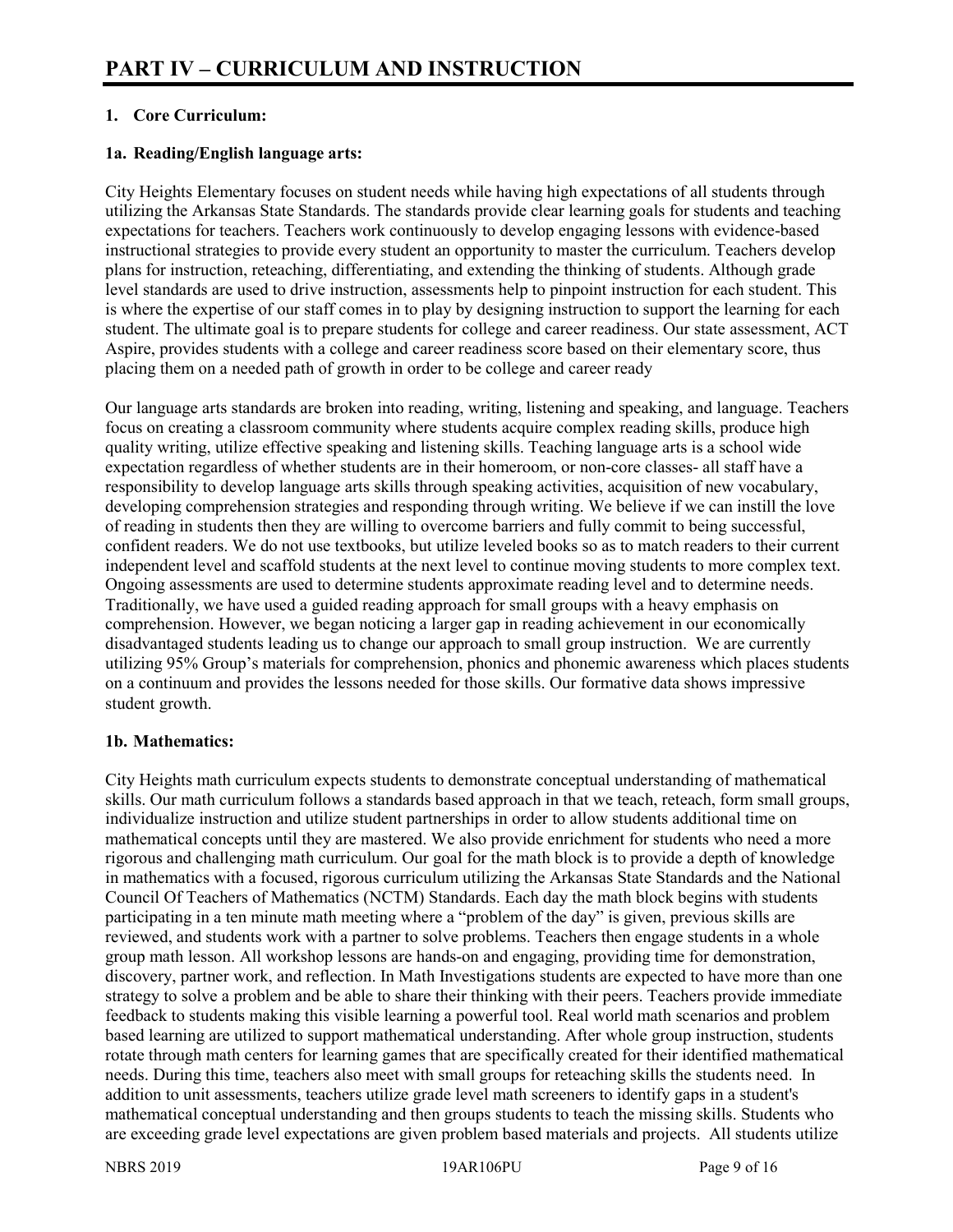computer programs that place them at the appropriate mathematical level, then provides tutorials and engaging games and finally assesses their understanding. This keeps students on a continuous learning cycle.

# **1c. Science:**

Walking through the halls of City Heights Elementary, the student conversations will always be about the latest Project Lead the Way Unit (PLTW) they are learning about at school. PLTW pathways are aligned to Common Core State Standards and Next Generation Science Standards. Our teachers implement four interdisciplinary modules at each grade level which bring learning to life. Teachers also have nonfiction books aligned with the grade level units, so as to further student understanding of the science standards while also focusing on reading skills. A PLTW lab is utilized by students and is under the guidance of our science paraprofessional. PLTW empowers students to adopt a design-thinking mindset through compelling activities, projects, and problems that build upon each other and relate to the world around them. Each unit builds knowledge and skills for problem solving, critical and creative thinking, communication, collaboration and perseverance. As students engage in hands-on activities they become creative innovators and collaborative problem solvers ready to take on any challenge. PLTW taps into students' exploratory nature, engaging them in learning that feels like play and encourages them to keep discovering- now and in the future. During PLTW, students can be found coding with robotics, programming, creating simple machines, designing gliders, creating learning tools, competing in robotic competitions, and many other real world activities. Through PLTW, we utilize a balanced approach for assessments integrating both formative and summative assessments. Assessments are an ongoing activity that provides students with a variety of opportunities to demonstrate their knowledge and skills, which allows teachers to monitor student progress and modify instruction accordingly. PLTW students show what they have learned by completing classroom activities, projects, and problems; maintaining logs and notebooks; and evaluating their work through assessment rubrics and reflective questioning in order to deepen their understanding.

# **1d. Social studies/history/civic learning and engagement**

Arkansas Social studies standards incorporate geography, civics, history and economic strands for kindergarten through 5th grade. Our school integrates a language arts approach while using the context of social studies as a way for students to make connections and conceptualize content. The overarching goal of all social studies units is being a productive and contributing citizen in society. Each unit is guided by Essential Questions to be answered throughout the unit. Kindergarten through second grade have developed units of study to align with the Arkansas social studies standards, while 3rd - 5th grade utilize Calkins Social Studies Units as guides, aligning them with Arkansas standards. All units are engaging, and include social studies content standards, rich literature, and centers to support understanding. For example, 3rd grade infuses social studies content standards through studying countries around the world. Throughout the units, students participate in online learning, read various levelized texts on the topics, complete research projects, learn about and practice citizenship, and participate in topical learning centers of statistics, photograph investigation, primary sources, maps, and time travel. Teachers teach many literacy skills through the units such as compare and contrast, cause and effect, nonfiction text features, note taking strategies, summarizing and author's purpose. Various teaching methods are utilized during social studies such as mini-lectures, inquiry groups, reading workshop with read alouds, and partnership projects. Throughout each unit, students write about reading in order to deepen understanding. Field trips are utilized to promote student understanding of social studies content such as visiting a nearby Indian Heritage Center and touring the museum of history. Teachers also bring in guest speakers to teach about topics being studied including history professors with expertise on the American Revolution, a Cherokee Indian sharing a tribal dance and the mayor teaching the importance of citizenship. We encourage our students to be productive citizens by participating in community service projects such as food drives for food banks, collecting materials for the children's shelter, making gifts for firemen and police officers, and making cards for military personnel serving overseas.

# **1e. For secondary schools:**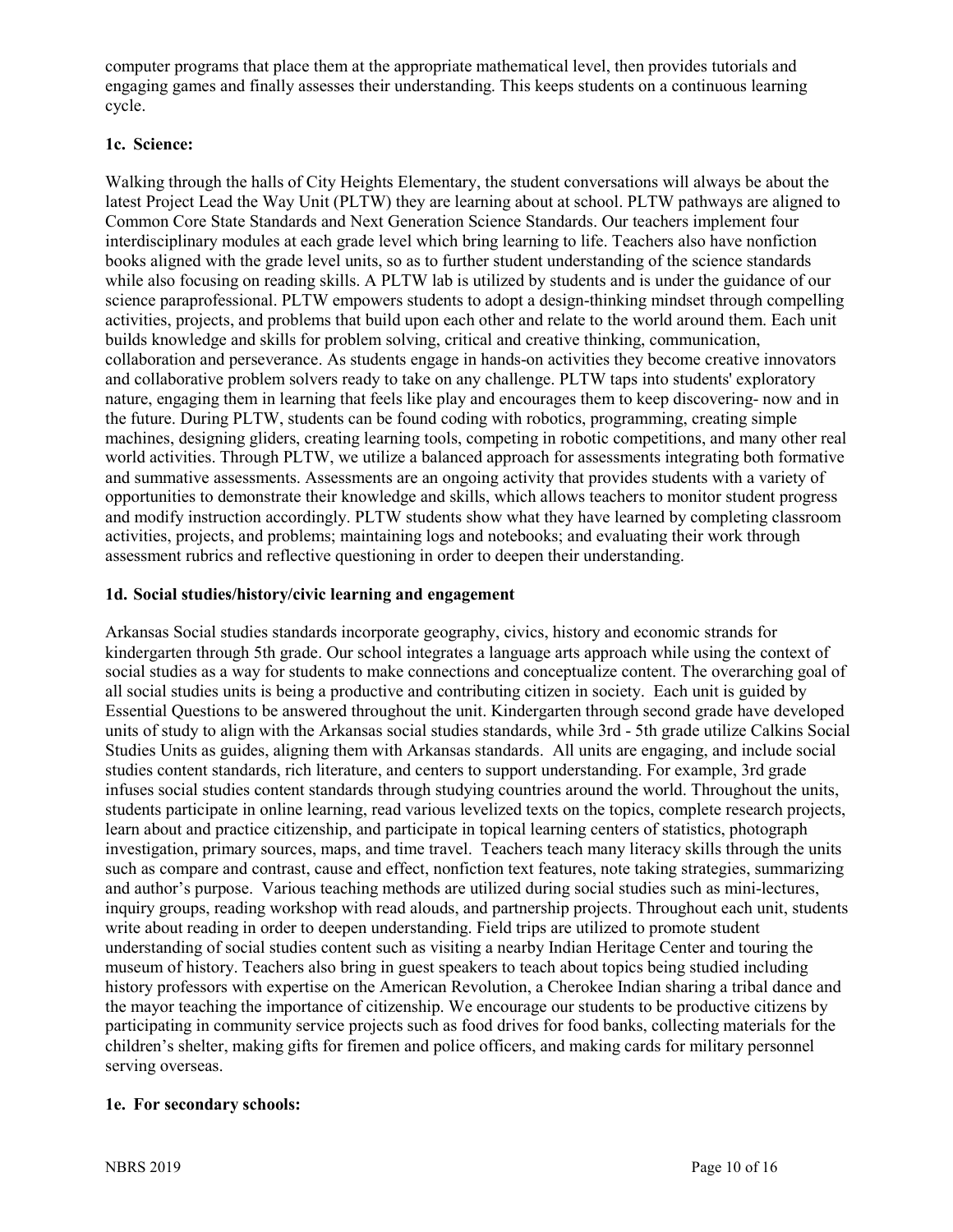#### **1f. For schools that offer preschool for three- and four-year old students:**

#### **2. Other Curriculum Areas:**

City Heights Elementary believes that for students to be successful in life we must focus on developing the whole child. Our non-core curriculum areas such as music, art, physical education, technology, health and wellness, and character education provide meaningful activities that develop students academically, physically, emotionally and socially.

City Heights provides 40 minutes of music each week with a highly qualified music teacher. The music teacher utilizes the Arkansas Music standards as a guidepost for instruction. Each week students set off on a musical journey of playing different instruments, learning elements of music, working on music composition, listening to songs of personal interest, and developing an appreciation for various music genres. In addition, our music classes help to support the academic curriculum by developing fluency, rhythm and patterning. Supporting social studies units, students study music from Brazil or China, as well as from various American time periods. It is a common sight to see students writing lyrics to songs, making up songs on the playground, and watching the staff perform musical skits at assemblies. We know the effect music has on students' attitudes, therefore, we start the day by playing music outside before school so that when students arrive they are greeted with upbeat music.

All students receive 40 minutes of art instruction each week. The art curriculum emphasizes art history, the study of different artists, visual awareness, and art mediums. Utilizing the Arkansas Fine Arts standards, lessons are developed that support content standards for each grade level. For example, while 3rd grade is researching the country of China, the art projects include painting dragons and making Chinese collage masks. By supporting the curriculum in this manner, students both enjoy the art experience and learn content standards at a deeper level. Student's artwork is placed on the Artsonia website so that parents and community members can view it. In addition to art class, students enjoy performing arts by participating in readers theatre and performing for their peers. Our 3rd-5th grade participates in an after school drama club where they are taught acting techniques by two high school drama students. After multiple practices, students perform for the school at a special assembly. Our district supports the arts by bringing in theatrical companies, allowing our students to attend performances such as The Little Mermaid, Cinderella, and Mary Poppins. Although we realize not all students will go into an art related field or become professional artists, we believe providing students with an environment supporting creativity and choice, results in student motivation and growth in all areas.

City Heights strongly supports the need for physical activity throughout the day. Our students attend Physical Education classes two times each week for 40 minutes. Our P.E. teacher utilizes the SPARK Physical Education Program which helps lay the foundation for a healthy lifestyle with curriculum designed specifically for kindergartners to 5th graders. The SPARK curriculum also focuses on literacy, has health videos, and skill cards in both English and Spanish. In addition to the P.E. classes, students receive two 15 minute recesses during the day. During the day, teachers are encouraged to stop for brain breaks allowing for stretching time or participating in a Go Noodle exercise video. Our school also has a brand new walking track which allows our running club to have a solid surface to accurately track their distance. We have multiple cooking clubs where teachers discuss healthy eating and have students prepare healthy snacks. We also host annual events to encourage health and well-being. A few of our special events are the annual "Fun Run", Jump Rope For Heart, American Heart Association campaign, Track and Field Day, the Olympics, and Pacer Competitions.

City Heights utilizes technology to support learning and develop skills needed in our society. Each week all students spend 40 minutes in the library with our media specialist and 80 minutes in our computer lab. While in the library, students are read to, choose books to read independently, and work on computer programs such as I-Station, Classworks and Newsela. Students also spend 80 minutes per week in the computer lab utilizing Typing Without Tears, CODE, I-Station, and Google Classroom.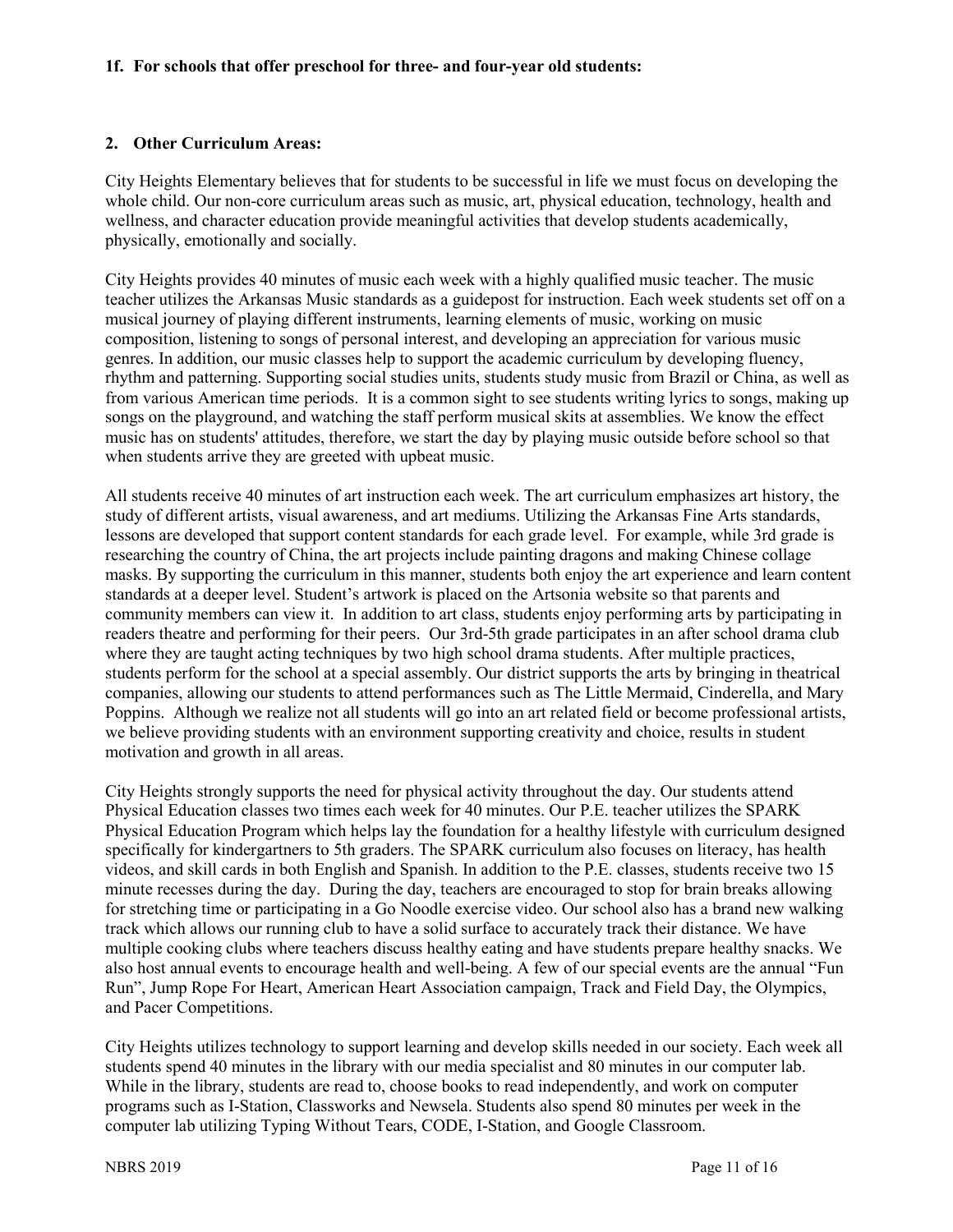In addition, we implement counseling guidance lessons through Google Classroom for all students. Character education is an integral part of our school, therefore we recognize students for good behavior through Positive Office Referrals, Clip up to the Principal office visits, and Good character tickets. We also focus on a character word of the month and recognize those students who exhibit that behavior.

# **3. Special Populations:**

Starting a new school year is an exciting time and our staff understands it is critical to give various assessments, interest inventories and parent questionnaires to determine the needs of all students. Beginning of the year assessments in language arts include the Phonological Awareness Screening Test (PAST), 95% Group Phonics Screener for Intervention (PSI), the Developmental Spelling Assessment (DSA), the Dynamic Indicators of Basic Early Skills (DIBELS), Fountas and Pinnell Reading Assessment, and a writing prompt. After teachers administer all assessments, the data is analyzed to determine specific needs of students. We group students according to phonemic awareness needs and phonics/decoding needs. The 95% Group's Phonics Screeners are used to match students to exact phonics skills by using the Lesson Library which provides explicit and systematic instruction supporting the Orton Gillingham approach. We utilize these materials for kindergarten through 5th grade students during our walk to intervention. During this time that we call WIN (what I need) students meet with an instructor to receive instruction and practice following the model of "I do, We do, You Do". With a mobility rate over 25%, having a system like this in place quickly identifies student's gaps in reading and enables staff to immediately provide them with the exact instruction they need on the reading continuum in order to get them on track of grade level expectations. We also have after-school tutoring where we continue to focus on the learning gaps students possess. Take home packets assist parents in working with their children on the same skill the teachers are working on at school. In kindergarten, our intervention begins with phonemic awareness instruction. Teachers use phonemic awareness activities to supplement the phonics program and to provide additional practice for struggling students. If students continue to struggle after intense, systematic and explicit instruction, then we administer additional screeners to check for markers of dyslexia. For our students who show above level skills, we use small group time to continue moving them on their learning progression. Students above level can also qualify for gifted and talented services whereby they are pulled from the classroom three hours per week for extension and enrichment activities provided by the district's Gifted and Talented teacher. Our English Language Learner population fluctuates between 7% and 12% each year. We utilize the Sheltered Instruction Observation Protocol (SIOP) model, a comprehensive, coherent, researchvalidated model of instruction that helps ELL students develop English Skills and master content standards. In mathematics, teachers screen at the beginning of the year with Math Recovery Screeners allowing teachers to see a students' mathematical conceptual knowledge, as well as their misunderstandings. Teachers immediately group students based on the assessments and provide instruction in order to fill the mathematical gaps in understanding. Students scoring above level are challenged through online computer programs that allow them to problem solve, think critically and solve real world problems. While City Heights has between 50% and 60% economically disadvantaged students, there is only a 2% achievement gap in performance on the ACT Aspire test. As a matter of fact, in a couple of grade levels, the economically disadvantaged students out scored the remainder of the group.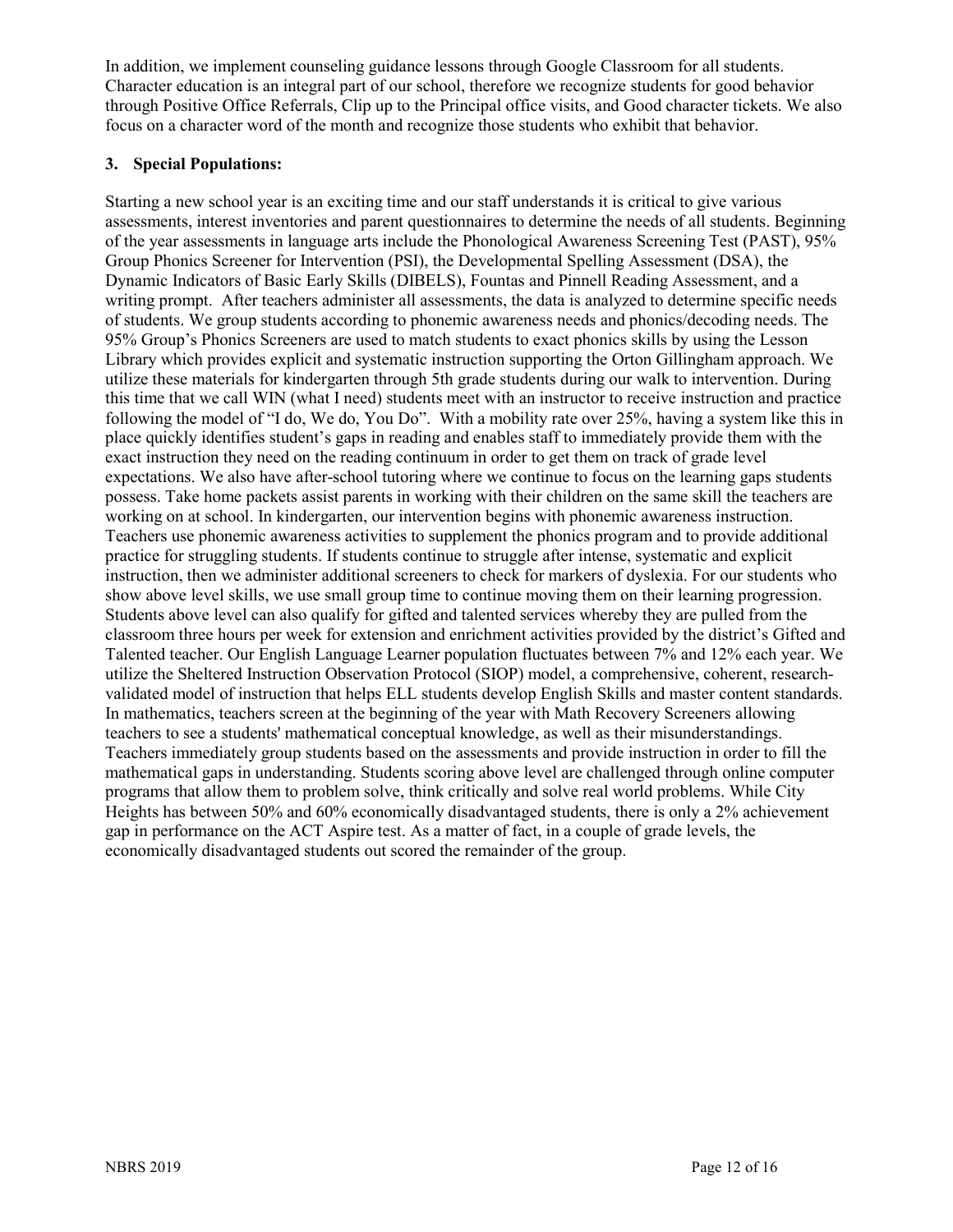# **1. School Climate/Culture:**

The moment students arrive on the first day of school they realize it's going to be a great year! Each year the staff chooses a theme for the first week of school. This year our "Come One, Come All to the Greatest School Year of All" followed a circus theme. As students arrived on campus, they saw welcome banners and decorations. When the bell rang, students walked the red carpet into the building. The remainder of the week students participated in special circus themed activities. This sets the stage for a motivating and fun environment for the year. Our student centered school believes student motivation, a sense of belonging, a safe environment, and strong relationships are what makes our school successful. While our school maintains high academic expectation for students, we want to balance that with activities that support and promote students socially and emotionally. This can be a specialty week, like participating in the Olympic games. Students also have the opportunity to interact with other grade levels by choosing a monthly club they want to be a part of such as photography, cooking, or sewing club. Students also meet together in our morning assembly, Rise and Shine. During this time, students are recognized for their accomplishments, share their work, celebrate their birthday, and compete in grade level games. Our school schedules schoolwide celebrations that help motivate and engage students including: Dr. Seuss Week, Kindness Challenge Month, and School Spirit Days. In addition, whenever the principal notices a dip in motivation, a special day is adopted such as Crazy Sock Day, National Fun at School Day, World Compliment Day, and the staff favorite... National Chocolate Day.

The staff embraces the fact they are molding the lives of our young students. They make each moment of the day count through meaningful, engaging activities. The staff believes relationships with students are the way to ensure success with students. The large banner hanging in our school entry way simply says, "Making a Difference". This is what the staff does on a daily basis- they make a difference in the lives of students, parents, the community and each other. The staff is the backbone of the school and it takes every member pulling in the same direction to meet the needs and develop the whole child. The staff is valued and supported in so many ways including opportunities for professional development workshops, additional time to work together with colleagues, receiving requested supplies and materials, and being served special lunches and snacks. Our staff provides input on all aspects of the school, works with the principal in all areas of planning and implementation, helps determine school goals and budgeting needs, and develops or determines needed change in procedures.

### **2. Engaging Families and Community:**

Involving parents and the community in all areas of school life, leads to more engaged and motivated students resulting in higher student achievement. The staff work closely with parents and community members in order to have a thriving school that receives the support of all stakeholders. We are very intentional to make parents feel welcome at school which starts with a warm greeting from our office personnel. We provide activities for our parents to participate in throughout the year such as Fall Family Fun Night, Grandparents Day, Muffins with Mom and Donuts with Dad. We also host "Be a Student for a Day" where we invite parents into the classroom to become a student. This allows parents to experience first hand the rigor of our curriculum and understand what their child's day is like while at school.

Due to the fact we have a high mobility rate, we work to welcome new families to our school. We have a "Welcome" brochure that shares about our school; the principal mails out a "Welcome to our School" postcard; and new students are matched up with a buddy to introduce them to all aspects of our school. We lead our students in serving our community through several service projects including food drives, book and toy donations to the children's shelter, Christmas angel tree, and visiting the nursing home.

Community involvement and citizenship is a goal we have at every grade level. The police department and fire department are on our block, so we are able to partner with them in various ways. Students regularly make cards and cookies to deliver to both stations. During our "Kindness Challenge" the 1st grade made a giant basket of snacks and delivered it to the police station and fire station. Our 3rd grade has adopted the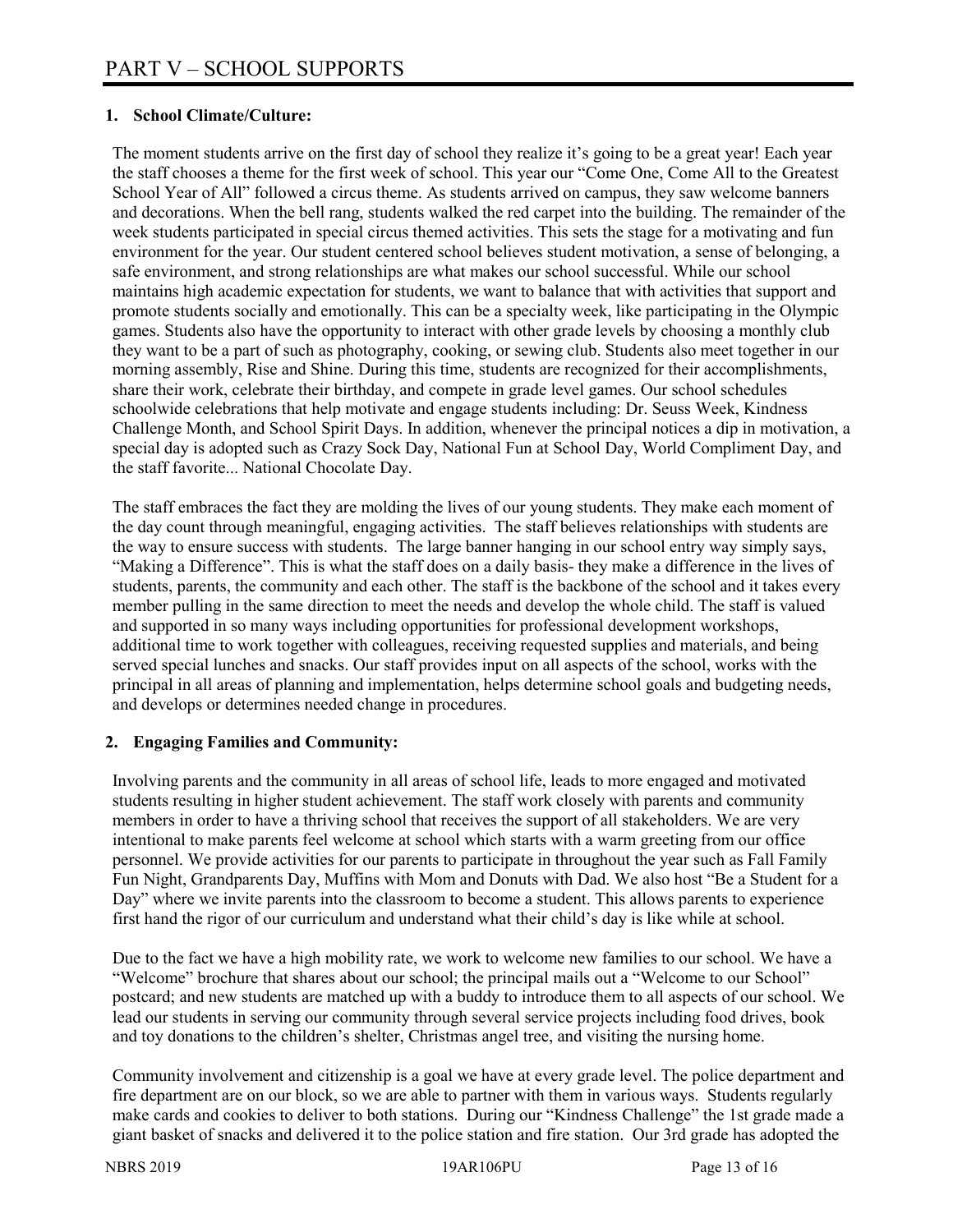officers at the police station as their special partners. Police officers come to special events with 3rd grade, play games with them, provide lunch for our students and make cards at the holidays. Students remember our active military serving overseas by making them cards and shipping care packages overseas. We have a large assembly for veterans on Veterans Day so students can show appreciation. Our staff hosts a "Making a Difference" ceremony where we recognize community members who make an impact on our city. We present them with a plaque and then invite them into classrooms to share about citizenship.

City Heights also enjoys bringing community members to work with our students. A local bank comes yearly to a "Dollar and Sense" program for nine weeks. Local dentists and other health care professionals teach about how to be healthy. Our Extension Office provides special science programs.

# **3. Professional Development:**

Research says the classroom teacher has the largest impact on student achievement, therefore, we ensure all staff members receive the professional development (PD) they need in order to develop high levels of student achievement. Teachers must continue growing in their knowledge in order to meet the ever changing needs of students. This can only be accomplished through high quality, job embedded PD. We provide schoolwide PD on initiatives that impact all staff members, as well as individualized PD for teachers with specific needs. Our teachers continuously seek out professional development in the areas of reading, math, science, poverty, character education, health and wellness, and differentiation.

During the week, teachers have common planning time and meet with their Professional Learning Community, along with the principal. A great deal of this time is spent examining student work, developing learning paths for the students, and creating lessons to match the needs of students. We then determine if additional PD is needed in order to implement the strategies and curriculum so that all students will be successful. We remain in a continuous cycle of examining student work, developing a plan, determining what support the teacher needs, implementing the plan and evaluating the effectiveness. This process has lead to both student and teacher growth. Our staff exemplifies what it is to be a lifelong learner, never settling with the status quo, and understanding that when we know better, then we do better.

Each year teachers determine a growth goal they believe will help them become a better educator. Throughout the year they attend PD, read research articles, and seek out other educators who already possess that skill or knowledge. The growth plans help the staff to be more effective working with students. Growth plans can range from classroom management, working with students in poverty, understanding the impact of executive functioning, reading strategies to help struggling readers and character education. We also look at student summative data and choose year long goals that will require PD. This year one of our goals has been on understanding the science of reading and how it impacts student achievement. Our kindergarten- 2nd grade teachers attended six days of PD in the summer, while 3rd-5th received two days. We scheduled high quality presenters to the school to share on the topic and participated in webinars. Our co-op literacy specialists worked throughout the year with us on implementation of science of reading and we held book studies. After each PD, we developed a plan of action on how to implement the new knowledge and understanding. PD always helps us to be more efficient and effective, resulting in higher student achievement.

### **4. School Leadership:**

NBRS 2019 Page 14 of 16 The overarching philosophy of the leadership at City Heights is servant leadership and leading by example. This philosophy is reflected in the warm family-like atmosphere that can be felt upon entering the building. Believing in the old saying, "A fish rots from the head down", the principal takes full responsibility for all areas within the building. This includes taking the responsibility when things don't go as planned and also passing on to the staff the recognition of the many excellent things of the school. The principal operates under a distributed leadership model, encouraging all staff to step up to lead in various ways and times. Leadership capacity is leveraged by including all stakeholders in the educational process. This promotes high levels of trust, deeper commitment and willingness to take a risk in front of peers. Building relationships with the staff is an important goal of the leadership. Therefore, caring about the staff's personal lives is as important as caring about their professional lives. The leadership constantly reminds the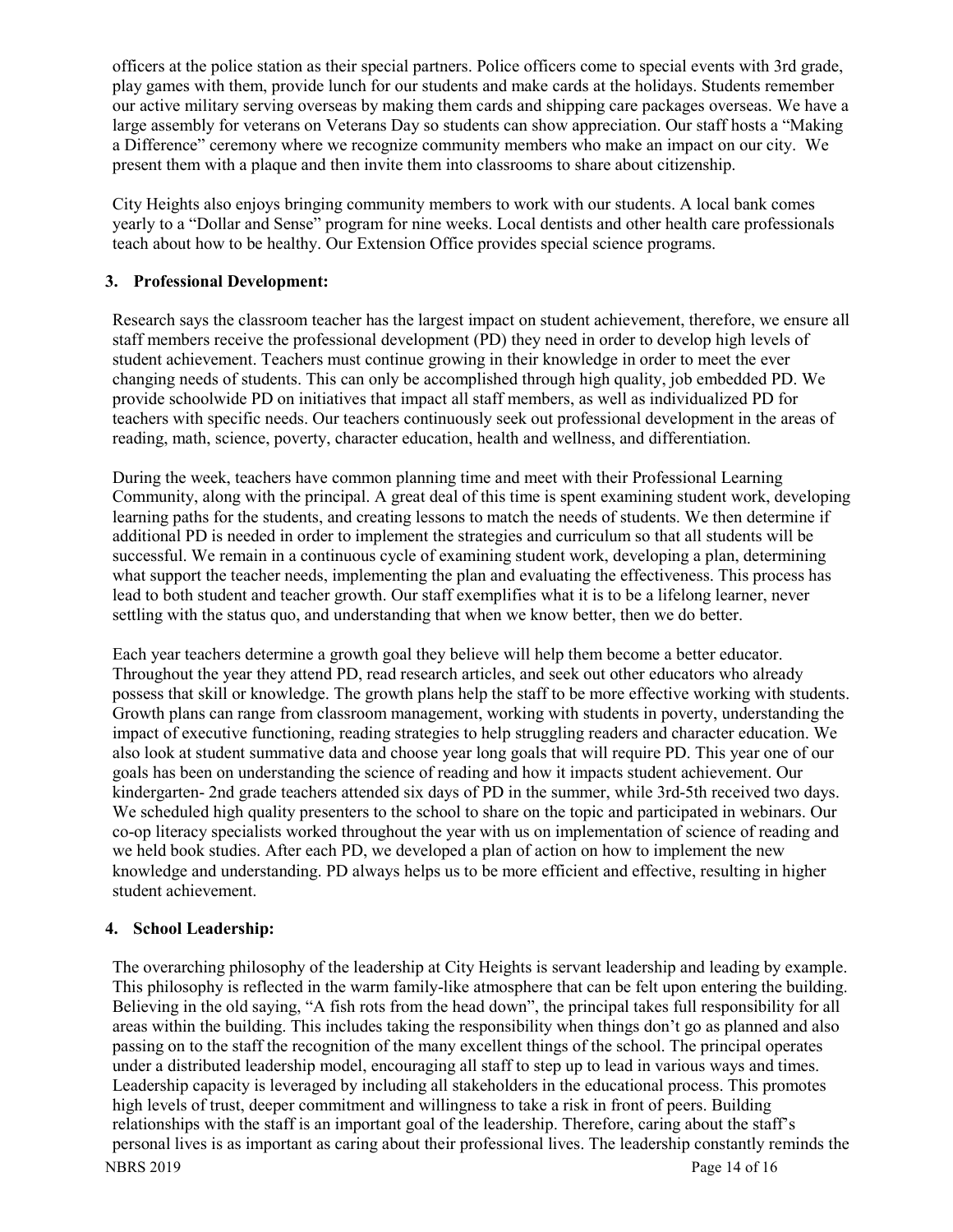staff that it takes every staff member doing their job to make our school successful. The level of high expectations causes the staff to rise to the challenge and enjoy the results of a school functioning at high levels in all areas.

Our school leadership structure includes the principal, assistant principal, a counselor and a leadership team comprised of staff members. All staff are expected to be on some type of leadership team such as curriculum, special activities, school improvement, parent involvement, health and wellness, or character education. By having all staff involved in leadership, we operate as a well oiled machine with everyone on board and moving in the same direction. Our number one goal as leaders is to promote student success. The leadership strongly believes in early intervention at the early grades, thus leading the staff in extensive study, PD and implementation of high quality, results proven instruction in K-2. Our belief system is that all students can learn, we just have to determine what each student needs in order to succeed. This type of thinking leads to long hours of meeting together to determine the "how to" for each child. Our leaders lead with an understanding that research shows when students leave the elementary years, their lives are basically set academically, socially and emotionally. This is both a heavy burden, yet also an incredible opportunity to know we hold in our hands the keys to success for the students.